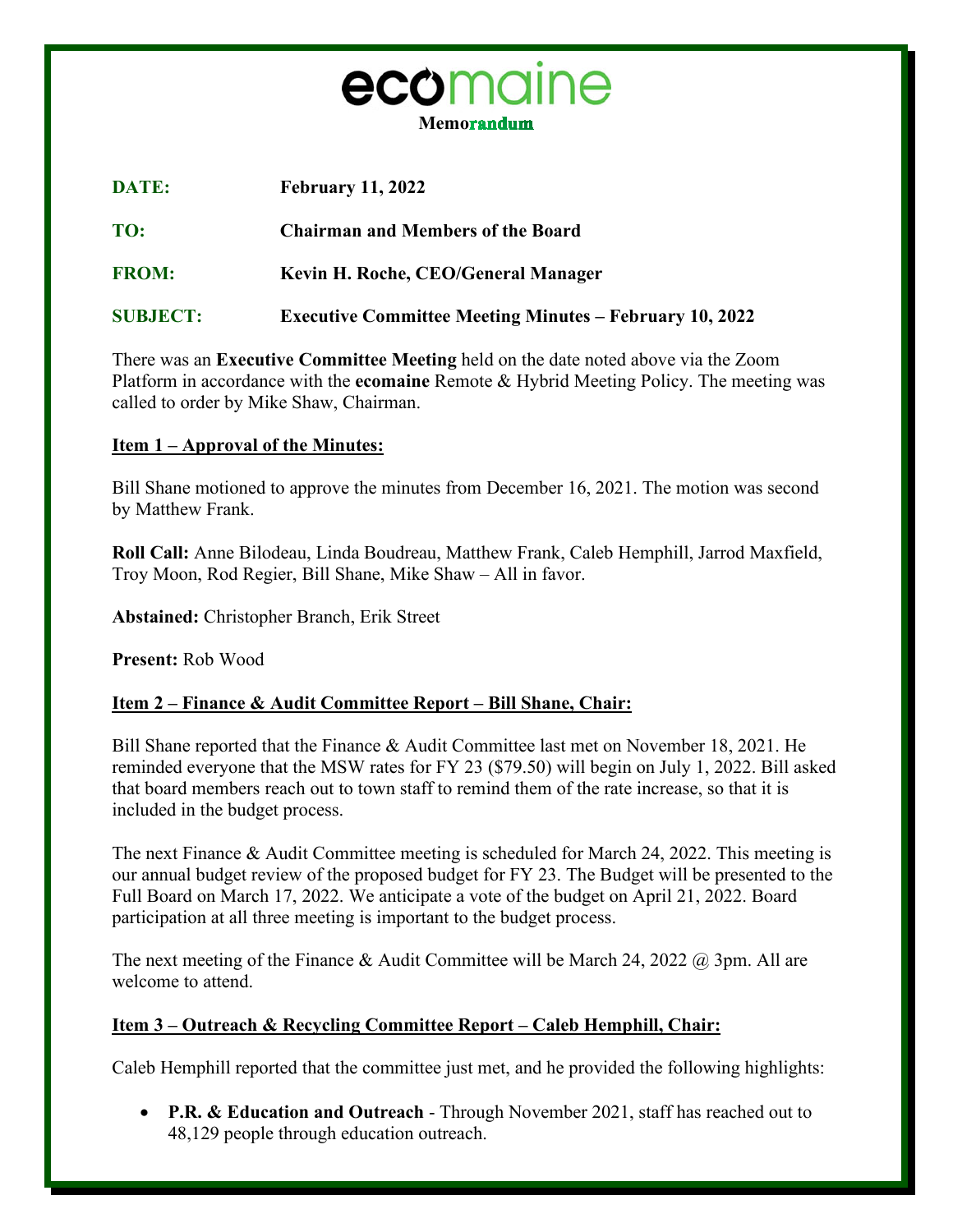- News stories continue to be a strong point for ecomaine, with 107 total mentions for FY 22. Recyclopedia saw more than 50,000 items searched for the month of January.
- **ecomaine's Upcycle Challenge** is underway, this contest asks student to design invention from material that would have been thrown away. This is an opportunity for a chance to win \$500 for their school. Entries Upcycle Challenge will be accepted through March 18, 2022.
- The committee evaluated sixteen nominations for the **2022 eco-Excellence Award.** An in-person gathering in March is unlikely and staff is exploring other avenues.

The next meeting of the Outreach & Recycling Committee is April 14, 2022. All are welcome.

## **Item 4 – Discussion – Insurance Premiums/Deductibles & Terrorism Coverage:**

Greg L'Heureux (Staff) led the discussion on insurance premiums and deductibles. He provided a recap of insurance discussions over the last few months. The committee requested staff complete an analysis of the different deductibles for the property insurance.

He reported that quotes had been requested and he prepared an analysis for the property insurance deductibles in the amount of \$100 thousand- and \$200 thousand-dollar deductibles. He reviewed the summary with the committee.

The two remaining questions are the election of certified or non-certified Terrorism Insurance. In the summary staff provided detailed information on these two types of coverage.

Additionally, staff provided a status update on the application process for Cyber Security Coverage. Staff is still exploring with Systems Engineer on these options and will get back to the committee. Todd Jacobs from USI also provided some additional information on the property insurances, rate increases, and Cyber Security Insurance. There was a lengthy discussion on all insurance policies and deductibles.

There was an additional discussion on Cyber Security and IT Services in general. Several committee members asked questions and provided comments. Bill Shane requested that we continue the discussion on IT and Security at some point in the future. His town switched from Systems Engineering to Ion IT who provides for onsite support as well as remote that requires a higher level of support. Greg said we would need to do a risk/reward analysis to better understand the return as this could be expensive. Staff will provide either the Executive Committee or the Full Board with the status of the Cyber Security Policy in April. Additional discussions on the Cyber Insurance continued. Mike Shaw requested a timeline from staff in getting quotes on the Cyber Security Policy, Todd responded that once the application is in hand and finalized, we would be able to obtain a policy in 30 days. Staff plans to come back to the executive committee or board in April so that it is included in the budget, however he asked for some staff discretion if under \$10k.

Rod Regier motioned approval of staff's recommendation to not obtain the certified terrorism coverage, maintain the non-certified terrorism coverage, and continue with the current deductible at \$200 thousand. The motion was second by Bill Shane.

**Roll Call:** Anne Bilodeau, Linda Boudreau, Chris Branch, Matthew Frank, Caleb Hemphill, Jarrod Maxfield, Troy Moon, Rod Regier, Bill Shane, Mike Shaw & Erik Street. All in favor